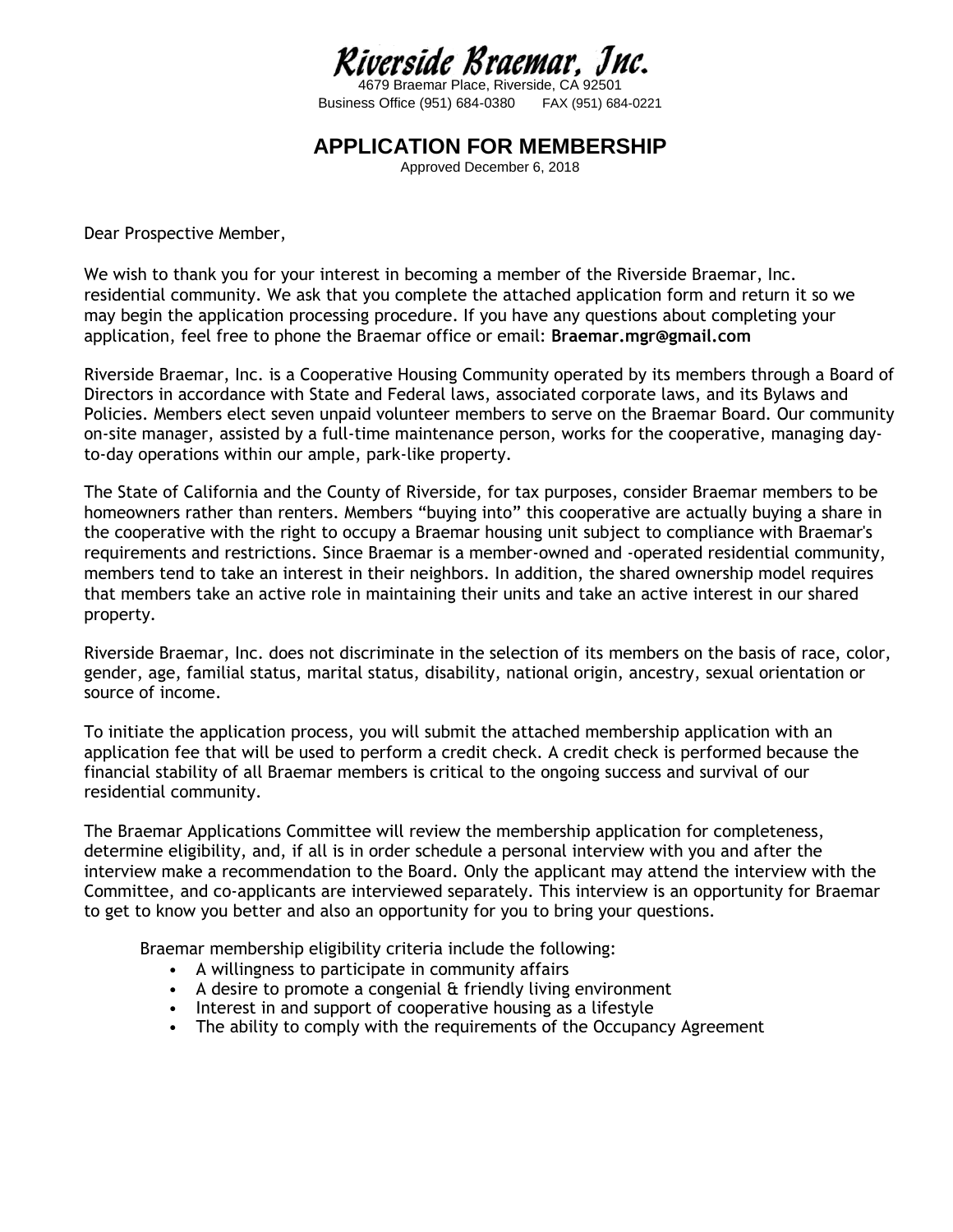Applicants will be notified in writing regarding the result of their application. If the application is accepted and approved, your name will be placed on the Braemar Waiting List, the order of which is based upon the date of your application approval by the Board.

When your name moves to the top of the Waiting List, if the type of unit that you requested is available, you will be invited to look at that unit and to decide quickly whether you want the unit. If you decide to move in, you are required to make a \$1,000 non-refundable down payment, which will be applied to the full unit price. Before you pay the full balance of your membership/unit payment and take occupancy, you will need to read and sign several Braemar governing documents, Bylaws, Rules, Policies, etc.

There is no way to predict how soon eligible applicant names will move to the top of the Waiting List. Braemar comprises 90 units. Turnover is normally low, yet unpredictable. We do know that many members stay here a long time.

Braemar certificates are priced based upon the size of unit chosen. Braemar Bylaws state that the amount members pay is the amount Braemar will reimburse when the member leaves. The Bylaws also state that the cost of damage to a unit by a member may be deducted from reimbursement when the member leaves. Certificates cannot be encumbered or borrowed against.

If you are placed on the Waiting List, please be sure to keep us updated with any changes to your address, email, and phone number, or type of unit desired. If a unit becomes available and we cannot contact you, we will contact the next eligible applicant on the Waiting List. Please note that membership applications should be updated and re-submitted every two years.

Braemar offers periodic informational meetings for potential applicants. You must attend a meeting before submitting an application, so contact the Braemar office for the next meeting date and time.

Thank you again for your interest in the Braemar cooperative residential community. We look forward to hearing from you!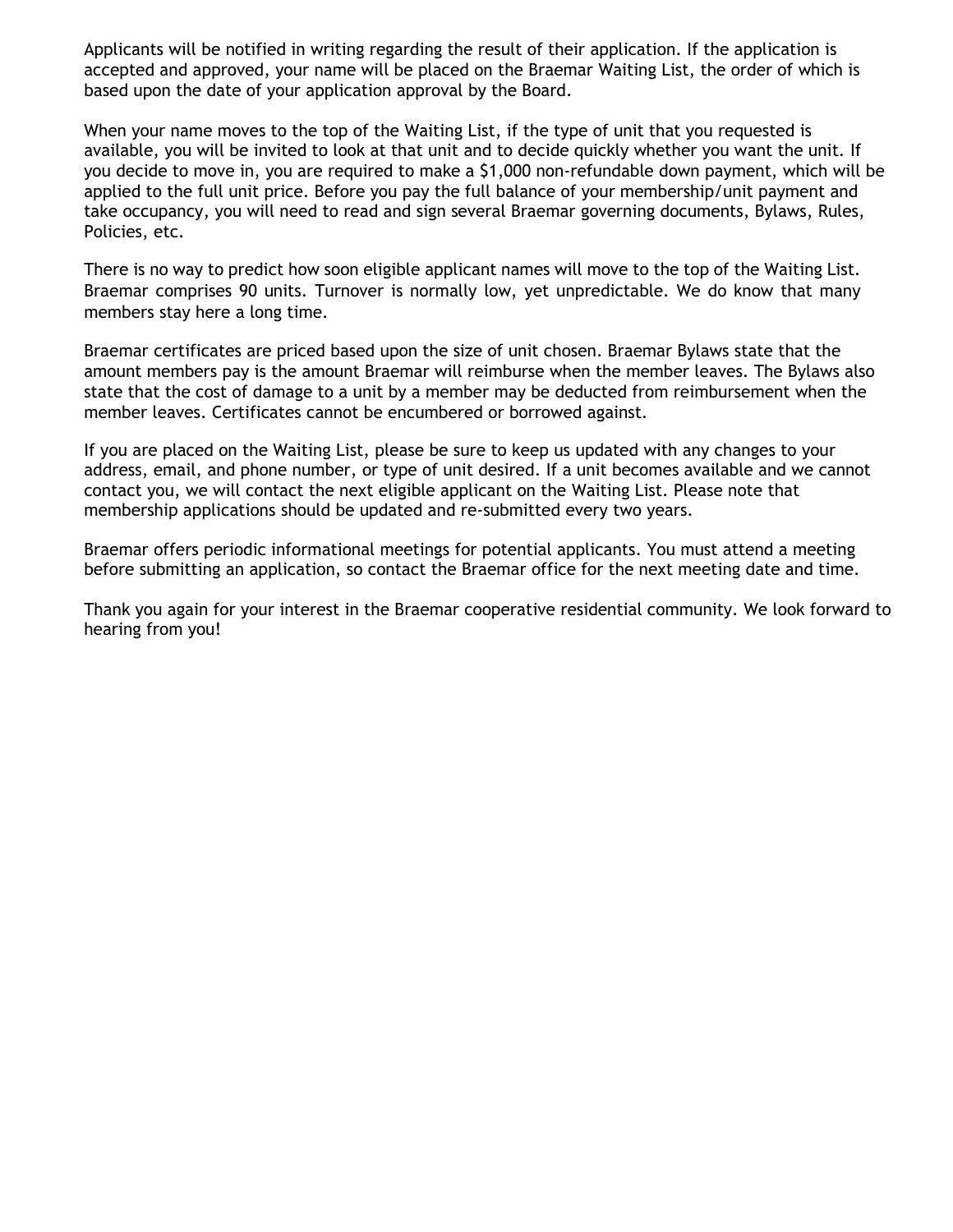### Riverside Braemar, Jnc.

#### **MAP WITH UNIT NUMBERS FOR APPLICANTS**



Size of units: (area in sq. ft. is approximate.) Duplex 2 BR, 2 Bath, ≈ 1200 sq. ft.- 16 Units Upstairs 2 BR, 1 Bath,  $≈ 850$  sq. ft.-34 Units Single 1 BR, 1 Bath,  $≈ 600$  sq. ft.-7 Units

Downstairs 2 BR, 1 Bath, ≈ 900 sq. ft.- 33 Units (1 to 6, 8 to 24, 28 to 31, 34 to 39, 41 to 44, 46 to 47) (1 thru 6, 24, 48 thru 56) (all but one with adjacent carports) (above all the Downstairs units and unit 24) (7, 26, 27, 32, 33, 40, 45, 48)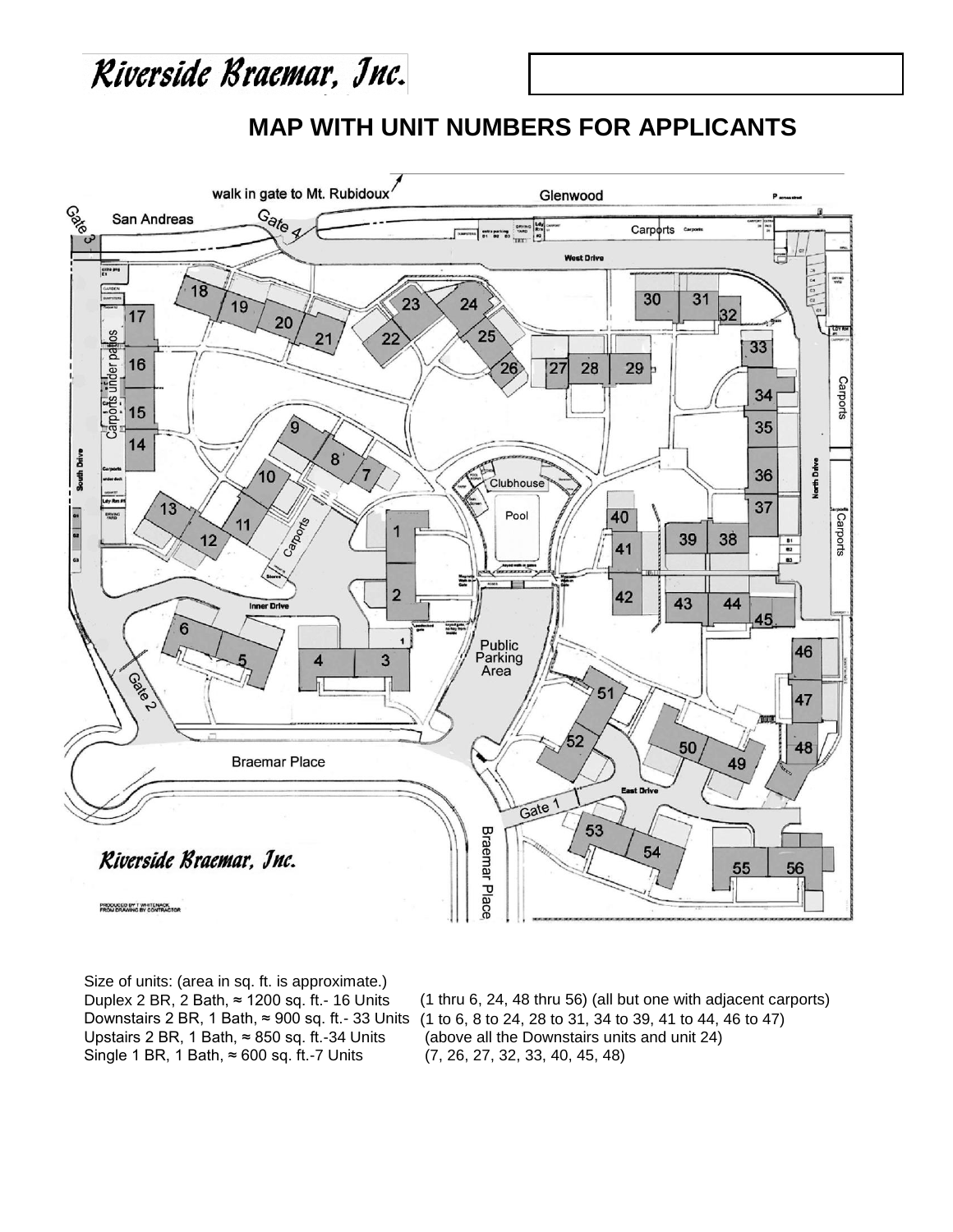| <b>RIVERSIDE BRAEMAR, INC.</b>                                                                                                                                             |                                                    |  |
|----------------------------------------------------------------------------------------------------------------------------------------------------------------------------|----------------------------------------------------|--|
| <b>APPLICATION FOR MEMBERSHIP</b><br>Approved December 6, 2018                                                                                                             | OFFICE USE ONLY                                    |  |
| DATE OF APPLICATION: _____________________                                                                                                                                 | Application - Page 1                               |  |
|                                                                                                                                                                            |                                                    |  |
|                                                                                                                                                                            |                                                    |  |
|                                                                                                                                                                            |                                                    |  |
| IF TWO ADULTS PLAN TO LIST EACH OF THEIR NAMES ON A BRAEMAR CERTIFICATE, EACH<br>INDIVIDUAL MUST FILL OUT A SEPARATE APPLICATION AND SUBMIT A SEPARATE APPLICATION<br>FEE. |                                                    |  |
| NOTE: Please submit one copy of California Driver's License per applicant to aid with our credit check.                                                                    |                                                    |  |
|                                                                                                                                                                            |                                                    |  |
| NUMBER IN HOUSEHOLD: ____________                                                                                                                                          | NUMBER AND TYPE OF PETS:<br>(2 SMALL PETS ALLOWED) |  |
| TYPE OF UNIT YOU WANT: Check all choices □ SINGLE □ UPPER □ LOWER □ DUPLEX                                                                                                 |                                                    |  |
| List present (or most recent) employer, and dates of employment:                                                                                                           |                                                    |  |
| CONTACT PERSON: ________________________________CONTACT PHONE: _________________                                                                                           |                                                    |  |
| TOTAL MONTHLY OR ANNUAL INCOME \$________ per year OR \$_______ per month                                                                                                  |                                                    |  |
| PLEASE PROVIDE THREE REFERENCES. DO NOT INCLUDE MORE THAN ONE FROM A BRAEMAR<br>MEMBER OR MORE THAN ONE FAMILY MEMBER: NAMES, ADDRESSES & PHONE NUMBERS:                   |                                                    |  |
|                                                                                                                                                                            |                                                    |  |
|                                                                                                                                                                            |                                                    |  |
|                                                                                                                                                                            |                                                    |  |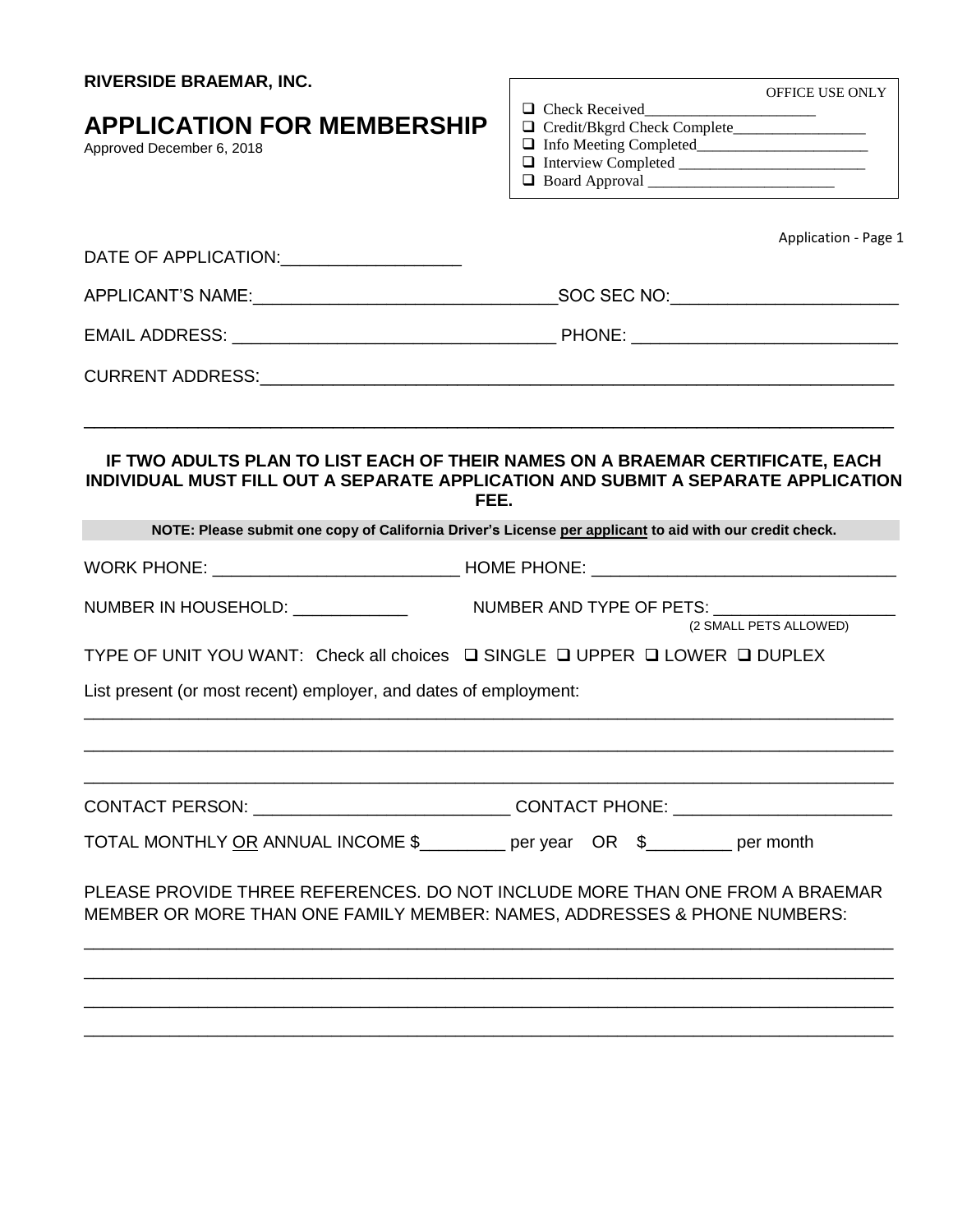TELL US BRIEFLY WHY YOU ARE INTERESTED IN LIVING AT BRAEMAR

|  | TELL US WHAT YOU FEEL YOU CAN CONTRIBUTE TO COMMUNITY AFFAIRS AT BRAEMAR |  |
|--|--------------------------------------------------------------------------|--|
|--|--------------------------------------------------------------------------|--|

\_\_\_\_\_\_\_\_\_\_\_\_\_\_\_\_\_\_\_\_\_\_\_\_\_\_\_\_\_\_\_\_\_\_\_\_\_\_\_\_\_\_\_\_\_\_\_\_\_\_\_\_\_\_\_\_\_\_\_\_\_\_\_\_\_\_\_\_\_\_\_\_\_\_\_\_\_\_\_\_\_\_\_\_\_\_\_\_\_\_\_\_\_\_\_ \_\_\_\_\_\_\_\_\_\_\_\_\_\_\_\_\_\_\_\_\_\_\_\_\_\_\_\_\_\_\_\_\_\_\_\_\_\_\_\_\_\_\_\_\_\_\_\_\_\_\_\_\_\_\_\_\_\_\_\_\_\_\_\_\_\_\_\_\_\_\_\_\_\_\_\_\_\_\_\_\_\_\_\_\_\_\_\_\_\_\_\_\_\_\_ \_\_\_\_\_\_\_\_\_\_\_\_\_\_\_\_\_\_\_\_\_\_\_\_\_\_\_\_\_\_\_\_\_\_\_\_\_\_\_\_\_\_\_\_\_\_\_\_\_\_\_\_\_\_\_\_\_\_\_\_\_\_\_\_\_\_\_\_\_\_\_\_\_\_\_\_\_\_\_\_\_\_\_\_\_\_\_\_\_\_\_\_\_\_\_

\_\_\_\_\_\_\_\_\_\_\_\_\_\_\_\_\_\_\_\_\_\_\_\_\_\_\_\_\_\_\_\_\_\_\_\_\_\_\_\_\_\_\_\_\_\_\_\_\_\_\_\_\_\_\_\_\_\_\_\_\_\_\_\_\_\_\_\_\_\_\_\_\_\_\_\_\_\_\_\_\_\_\_\_\_\_\_\_\_\_\_\_\_\_\_ \_\_\_\_\_\_\_\_\_\_\_\_\_\_\_\_\_\_\_\_\_\_\_\_\_\_\_\_\_\_\_\_\_\_\_\_\_\_\_\_\_\_\_\_\_\_\_\_\_\_\_\_\_\_\_\_\_\_\_\_\_\_\_\_\_\_\_\_\_\_\_\_\_\_\_\_\_\_\_\_\_\_\_\_\_\_\_\_\_\_\_\_\_\_\_ \_\_\_\_\_\_\_\_\_\_\_\_\_\_\_\_\_\_\_\_\_\_\_\_\_\_\_\_\_\_\_\_\_\_\_\_\_\_\_\_\_\_\_\_\_\_\_\_\_\_\_\_\_\_\_\_\_\_\_\_\_\_\_\_\_\_\_\_\_\_\_\_\_\_\_\_\_\_\_\_\_\_\_\_\_\_\_\_\_\_\_\_\_\_\_

\_\_\_\_\_\_\_\_\_\_\_\_\_\_\_\_\_\_\_\_\_\_\_\_\_\_\_\_\_\_\_\_\_\_\_\_\_\_\_\_\_\_\_\_\_\_\_\_\_\_\_\_\_\_\_\_\_\_\_\_\_\_\_\_\_\_\_\_\_\_\_\_\_\_\_\_\_\_\_\_\_\_\_\_\_\_\_\_\_\_\_\_\_\_\_

\_\_\_\_\_\_\_\_\_\_\_\_\_\_\_\_\_\_\_\_\_\_\_\_\_\_\_\_\_\_\_\_\_\_\_\_\_\_\_\_\_\_\_\_\_\_\_\_\_\_\_\_\_\_\_\_\_\_\_\_\_\_\_\_\_\_\_\_\_\_\_\_\_\_\_\_\_\_\_\_\_\_\_\_\_\_\_\_\_\_\_\_\_\_\_ \_\_\_\_\_\_\_\_\_\_\_\_\_\_\_\_\_\_\_\_\_\_\_\_\_\_\_\_\_\_\_\_\_\_\_\_\_\_\_\_\_\_\_\_\_\_\_\_\_\_\_\_\_\_\_\_\_\_\_\_\_\_\_\_\_\_\_\_\_\_\_\_\_\_\_\_\_\_\_\_\_\_\_\_\_\_\_\_\_\_\_\_\_\_\_

\_\_\_\_\_\_\_\_\_\_\_\_\_\_\_\_\_\_\_\_\_\_\_\_\_\_\_\_\_\_\_\_\_\_\_\_\_\_\_\_\_\_\_\_\_\_\_\_\_\_\_\_\_\_\_\_\_\_\_\_\_\_\_\_\_\_\_\_\_\_\_\_\_\_\_\_\_\_\_\_\_\_\_\_\_\_\_\_\_\_\_\_\_\_\_ \_\_\_\_\_\_\_\_\_\_\_\_\_\_\_\_\_\_\_\_\_\_\_\_\_\_\_\_\_\_\_\_\_\_\_\_\_\_\_\_\_\_\_\_\_\_\_\_\_\_\_\_\_\_\_\_\_\_\_\_\_\_\_\_\_\_\_\_\_\_\_\_\_\_\_\_\_\_\_\_\_\_\_\_\_\_\_\_\_\_\_\_\_\_\_ \_\_\_\_\_\_\_\_\_\_\_\_\_\_\_\_\_\_\_\_\_\_\_\_\_\_\_\_\_\_\_\_\_\_\_\_\_\_\_\_\_\_\_\_\_\_\_\_\_\_\_\_\_\_\_\_\_\_\_\_\_\_\_\_\_\_\_\_\_\_\_\_\_\_\_\_\_\_\_\_\_\_\_\_\_\_\_\_\_\_\_\_\_\_\_

TELL US HOW YOU BECAME AWARE OF BRAEMAR

LIST INTERESTS AND HOBBIES

OTHER INFORMATION YOU WISH TO SHARE

THE OCCUPANCY AGREEMENT YOU WILL BE ASKED TO SIGN REQUIRES THIS TO BE YOUR PRINCIPAL RESIDENCE AS OF THE DATE YOUR MOVE-IN IS COMPLETE.

**WILL BRAEMAR BE YOUR PRINCIPAL RESIDENCE?**  $\Box$  YES  $\Box$  NO

**PLEASE SUBMIT THIS APPLICATION WITH A \$25 FEE (per person) FOR CREDIT CHECKS. NOTE: Your check may not be cashed immediately.**

YOUR SIGNATURE AUTHORIZES RIVERSIDE BRAEMAR, INC. TO CONTACT AND OBTAIN INFORMATION FROM REFERENCES AND TO CHECK YOUR CREDIT STATUS. YOU MUST CONTACT BRAEMAR WHENEVER YOU CHANGE YOUR PHONE NUMBER OR OTHER IMPORTANT INFORMATION TO KEEP US CURRENT.

> IF WE DO NOT HEAR FROM YOU FOR TWO YEARS FROM YOUR APPLICATION DATE, WE MAY DISCARD YOUR APPLICATION.

SIGNATURE: \_\_\_\_\_\_\_\_\_\_\_\_\_\_\_\_\_\_\_\_\_\_\_\_\_\_\_\_\_\_\_\_\_\_\_\_\_\_\_ DATE: \_\_\_\_\_\_\_\_\_\_\_\_\_\_\_\_\_\_\_\_\_\_\_\_\_\_\_\_\_\_